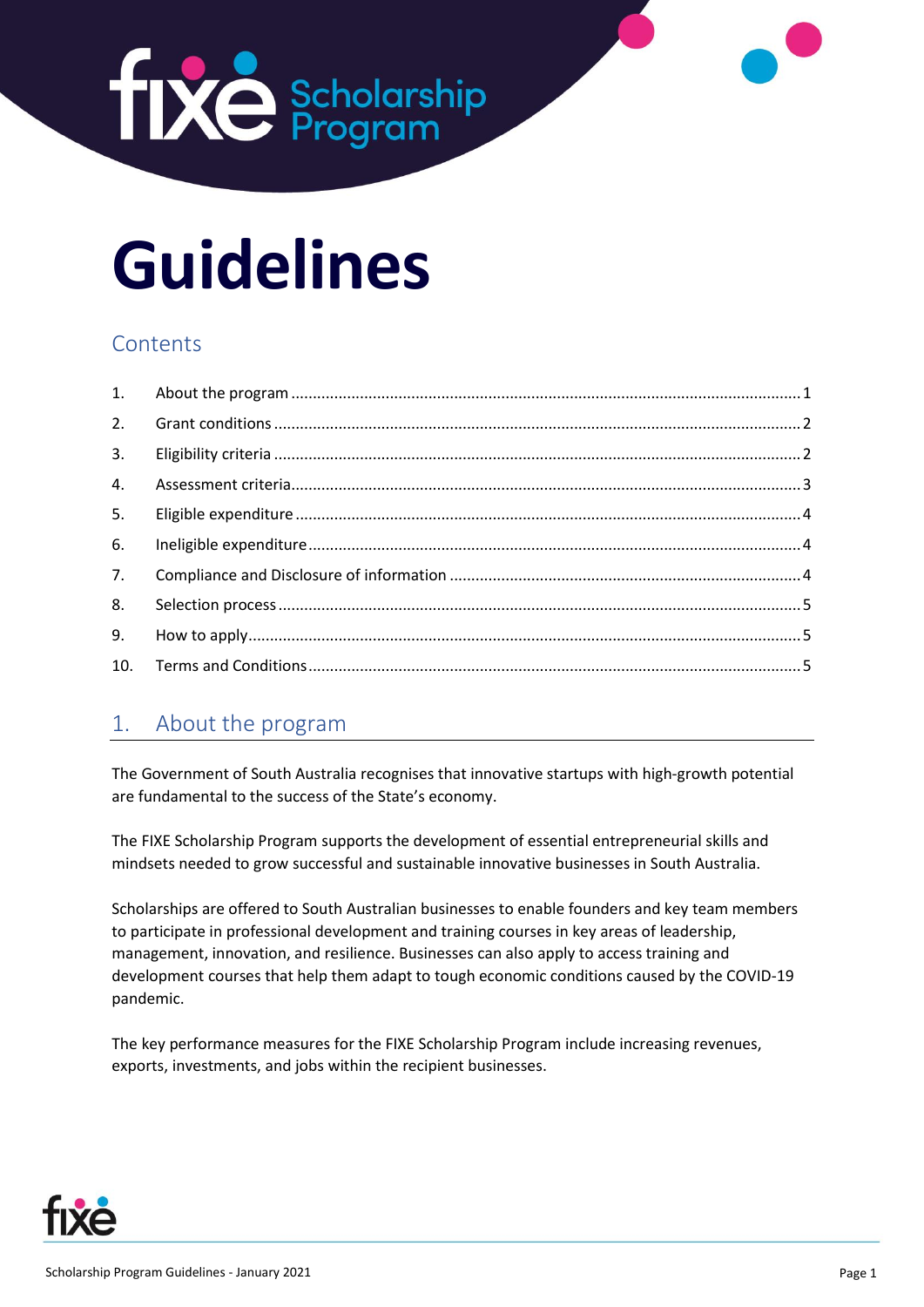## <span id="page-1-0"></span>2. Grant conditions

#### **Key points:**

| <b>Grant funding</b> | From \$1,000 to \$5,000 to eligible businesses through a competitive<br>selection process.                                                                                                                                                                                                   |
|----------------------|----------------------------------------------------------------------------------------------------------------------------------------------------------------------------------------------------------------------------------------------------------------------------------------------|
| Matched funding      | 2:1 matched funding requirement.<br>Recipients will be offered \$2 of funding for every \$1 or more they<br>contribute in cash.<br>Higher cash contributions will be considered more favourably.                                                                                             |
| Funding rounds       | See the program webpage for the funding round open and close dates.<br>Up to four rounds per year will be open subject to available funding.<br>Eligible businesses will be limited to one application per round and<br>businesses will be limited to receive one scholarship per 12 months. |

Important notes:

• Until COVID-19 travel and social distancing restrictions are removed, both applicants and course providers must demonstrate the ability to use video conferencing or similar technologies.

## <span id="page-1-1"></span>3. Eligibility criteria

Businesses must meet all the following eligibility criteria:

#### **Business criteria**

- The business and its operations are primarily based in South Australia.
- The business is less than 7 years old (as of the submitted application date) and continues to be solvent and active.
- The business holds an active Australian Business Number (ABN) or Australian Company Number (ACN).
- The business generated less than \$5 million in revenue in the last financial year.
- The business is operating in one or more of South Australia's Growth State priority sectors. See <https://www.growthstate.sa.gov.au/sectors>

#### **Course Eligibility**

- The minimum total course cost must be \$1,500 (ex GST).
- The nominated course can be completed in six months or less.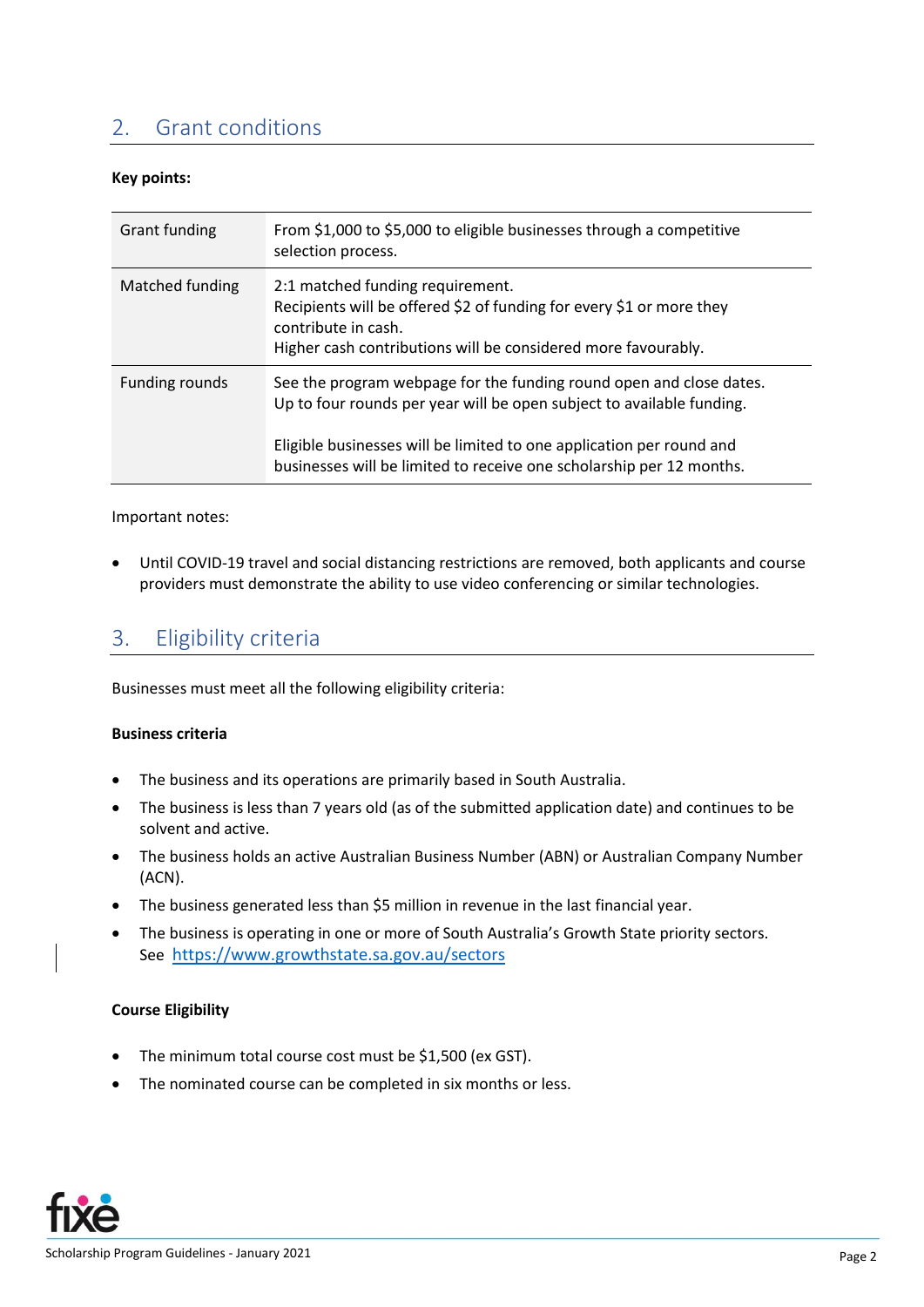- The course focusses on leadership, management, innovation, resilience or helps you adapt to tough economic conditions caused by the COVID-19 pandemic.
- The course enables participants to apply learnings immediately to support business continuity, growth and sustainability.
- The course is delivered in real-time by expert facilitators and instructors.
- The course has a specified course outline and learning outcomes.

Ineligible courses include:

- Longer academic courses such as a bachelor's degree or post-graduate degree including a Master of Business Administration.
- Pre-recorded video style courses or programs without a live instructor/facilitator.
- Courses with a greater focus on obtaining qualifications (unless it is demonstrated essential to the growth of a business).
- Membership based platforms.

### <span id="page-2-0"></span>4. Assessment criteria

Applications will be assessed in a competitive environment against all applications submitted using the following criteria:

#### 1. **Business criteria**

- a. Demonstrates progress in the development of innovative global breakthrough products and services for domestic and international markets, which are not easily replicated by competitors.
- b. Demonstrates the high growth potential of the business based on revenue, investments, jobs, customer traction and sales pipeline including deals closed or deals near closure.

#### 2. **Course criteria**

- a. Demonstrates how the nominated course and learning outcomes will contribute to the growth of the business and the potential to generate new and/or increased revenue, investments and jobs.
- b. The following courses will be considered more favourably:
	- Accredited courses (approved by a professional body) and courses provided by industryrecognised providers.
	- Courses with a high proportion of in-person facilitator led training.
	- Courses that are customised by the provider to address specific needs of the business.

#### 3. **Need for funding**

a. Justifies why the requested funding is needed (i.e. why the business would be unable to undertake the nominated course without the funding).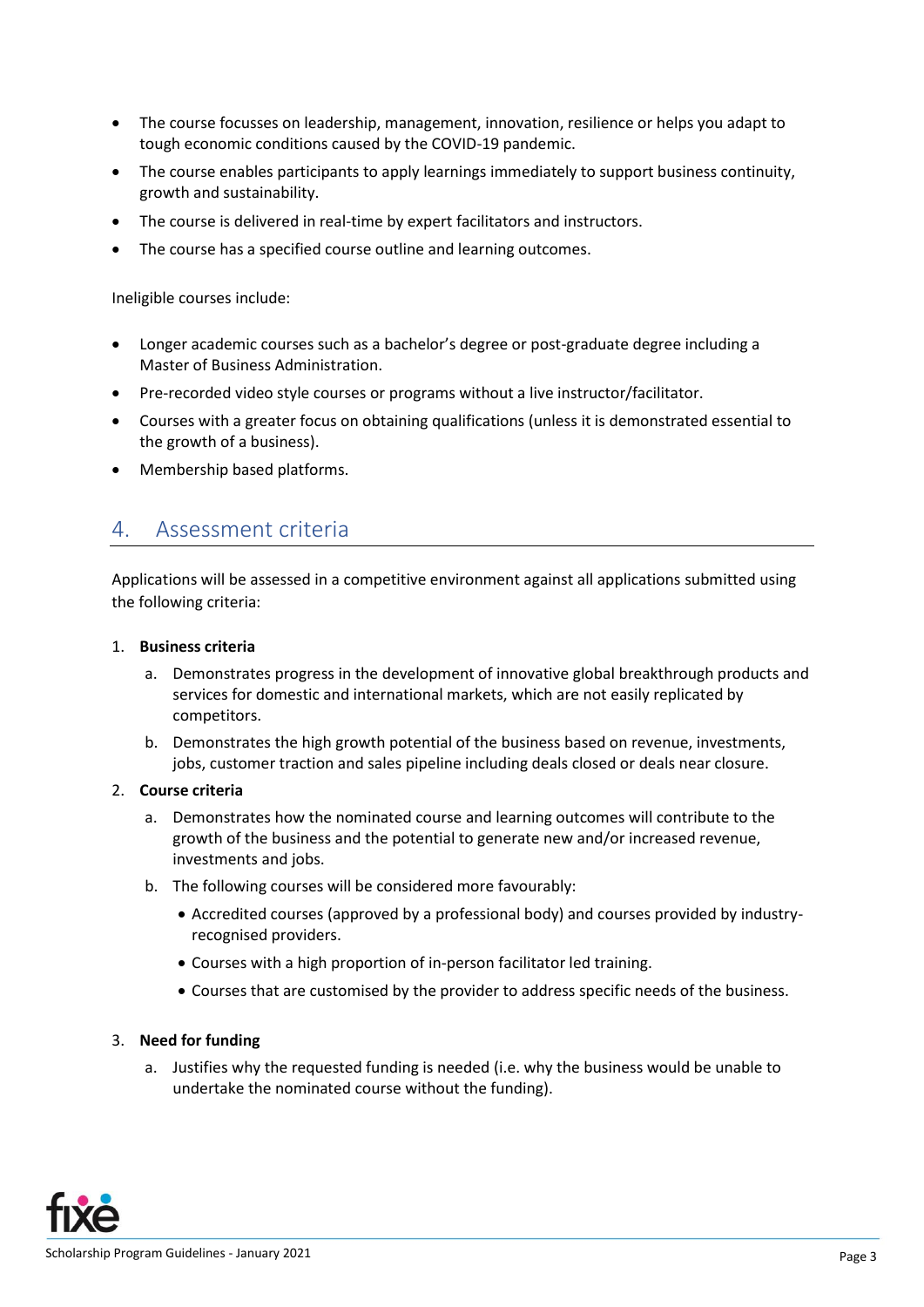# <span id="page-3-0"></span>5. Eligible grant expenditure

Grants are provided to help pay for eligible professional development courses focused in key areas of leadership, management, innovation, resilience or any training and development to help adapt to tough economic conditions caused by the COVID-19 pandemic. Courses can be located locally, nationally, or internationally.

Multiple staff from within a business may participate in a course if allowed by the course provider and the applicant co-funds any additional course costs.

## <span id="page-3-1"></span>6. Ineligible grant expenditure

Grants are strictly not to be used for:

- Courses that have been paid for before approval of the application.
- The costs of travel, accommodation or equipment relating to a course.
- The costs of attending/participating in business missions or conventions or accessing membership-based platforms.

# <span id="page-3-2"></span>7. Compliance and Disclosure of information

- Applicants must declare they meet the Eligibility Criteria.
- If any information in applications is found to be false or misleading, or grants are not used per the terms of funding, the grant will be repayable on demand.
- Any information provided to the Department for Innovation and Skills (**Department**) to apply for funding or report on progress, including information identified by the applicant as confidential, may be disclosed by the Department:
	- to its employees, advisers or third parties to evaluate and assess the applicant's claims;
	- within the Government of South Australia where this serves the legitimate interest of the Department;
	- in response to a request by a House or Committee of the Parliament of the Commonwealth of Australia or South Australia;
	- where information is authorised or required by law to be disclosed; and
	- where the information is already in the public domain.
- General details of successful Recipients may be disclosed including but not limited to, the name of Recipient, project summary, estimated and actual economic outcomes and amount of funding subject to the Government's consideration of any commercial and public interest factors.

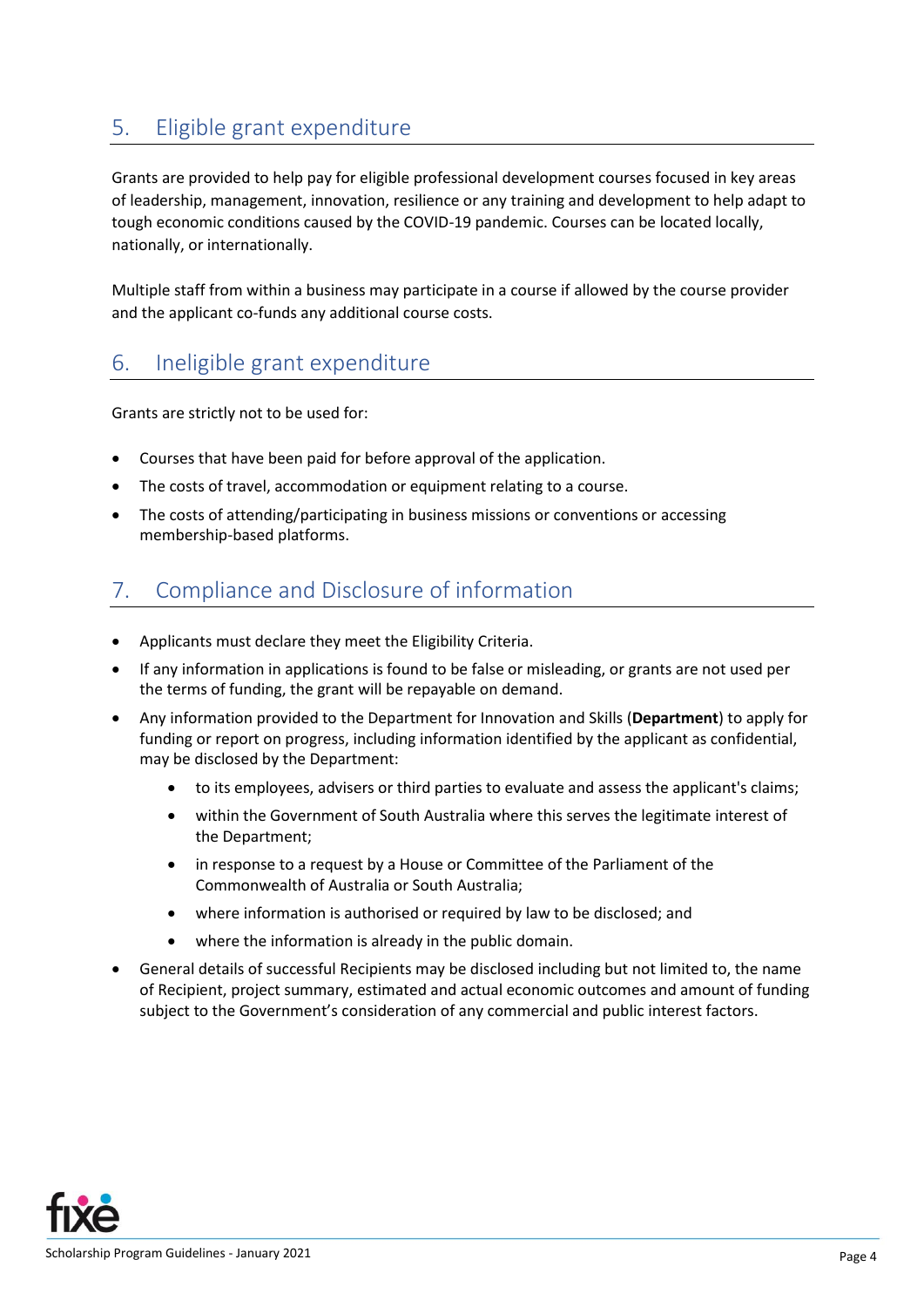## <span id="page-4-0"></span>8. Selection process

Submitted applications will be assessed by an assessment panel. The panel will consider applications and submit its recommendations to the Minister for Innovation and Skills or a delegated representative for consideration. Whether an applicant is successful or not will be determined by the Minister and/or the Department in its absolute discretion.

There is no obligation to approve any assistance.

The Department will send a notification email to the designated contact provided in the application form to advise whether an application is successful or unsuccessful.

If an application is unsuccessful, the applicant may re-apply in future rounds when open.

## <span id="page-4-1"></span>9. How to apply

Please read all of these Guidelines (including the Terms and Conditions) before you apply. The Terms and Conditions section outlines contractual details including grant **payments** and **reporting**.

Applicants must apply using the online application form when rounds are open. Visit <https://www.fixe.org.au/scholarship-program>

All questions in the application form must be completed and all requested documentation attached to ensure timely assessment.

Late applications cannot be accepted or considered.

# <span id="page-4-2"></span>10. Terms and Conditions

By submitting an application form, applicants acknowledge that they agree to the following [Terms](https://treasury.sa.gov.au/Growing-South-Australia/COVID-19/grant-terms-and-conditions)  [and Conditions](https://treasury.sa.gov.au/Growing-South-Australia/COVID-19/grant-terms-and-conditions) at the time of application which sets out the obligations and conditions under which the Grant will be given to approved applicants.

If a grant is approved, applicants should note that in accordance with these Terms and Conditions, no changes can be made to the Purpose, Approved Course, and Eligible Expenditure without prior consideration and approval from the Minister and/or a delegated representative in writing. Such requests may be accepted or rejected at the sole discretion of the Minister and/or a delegated representative.

Grants may be subject to GST and income tax. Successful applicants should seek advice on these and other tax implications from their tax advisors or the Australian Taxation Office.

In these terms and conditions:

"**Agreement**" means these terms and conditions and the Scholarship Application Form;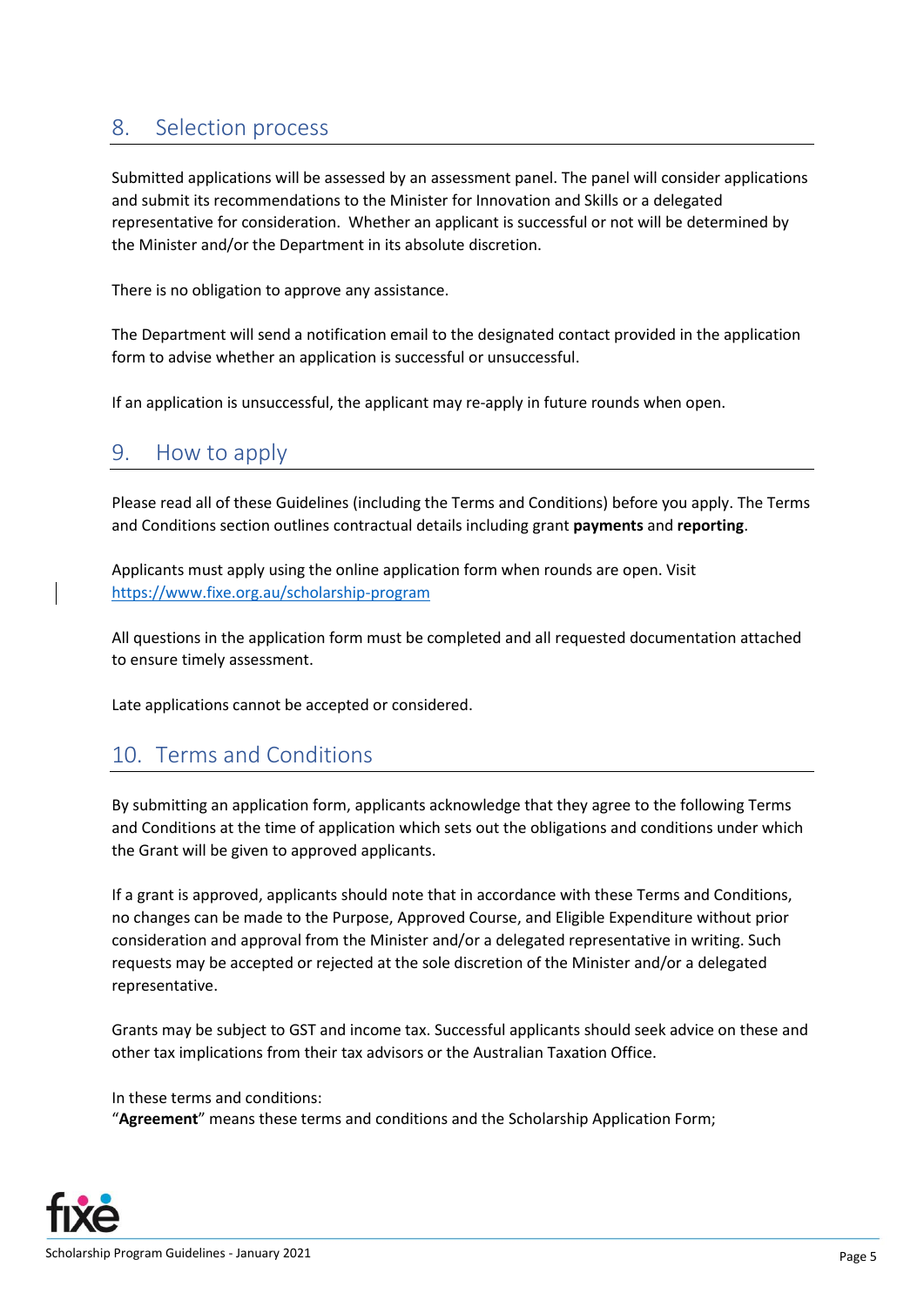"**Approved Course"** means the professional development and training program/course delivered by the provider as outlined in the Scholarship Application Form which has been approved by the Minister;

"**Course End Date**" means the date of the completion of the Approved Course as outlined in Scholarship Application Form which has been approved by the Minister;

"**Eligible Expenditure**" means the cost of the Approved Course. For avoidance of doubt, Eligible Expenditures **does not** include any costs incurred to attend the Approved Course, such as travel, accommodation, equipment or other consumables;

**"Funding End Date**" means the date that is twelve (12) months after completion of the Approved Course;

"**Funding Period**" means the period from the date the application set out in the Scholarship Application Form is approved until the Funding End Date;

"**Grant**" means the grant amount approved by the Minister;

"**Matched Funding**" means the cash contribution provided by the Recipient to the Approved Course costs, which must be equivalent in value to at least half of the Grant amount or such other amount as approved by the Minister;

"**Minister**" means the Minister for Innovation and Skills (acting through the Department for Innovation and Skills);

"**Purpose**" means the purpose of reimbursing Eligible Expenditure incurred by the Recipient for the nominated person(s) as outlined in the Scholarship Application Form to undertake and complete the Approved Course;

"**Scholarship Application Form"** means the application form completed by the Recipient to apply for the Grant;

"**Recipient**" means the recipient of the Grant.

- 1. Subject to the Recipient submitting a completed Completion Report/Survey and Acquittal to the satisfaction of the Minister and a valid tax invoice for the Grant no later than 30 days after the Course End Date, the Minister will endeavour to make payment of the Grant to the Recipient within 30 days.
- 2. As and when requested by the Minister, the Recipient must provide details, with evidence in support, on the progress of the Purpose and on the application and expenditure of the Grant to enable the Minister to be satisfied that the Grant is being used effectively and efficiently.
- 3. The Recipient must send the following reports and information to the Minister within the Due Date specified below:

| <b>Report/Survey</b>        | <b>Information Required</b>                                                                                                                    | Due Date                                    |
|-----------------------------|------------------------------------------------------------------------------------------------------------------------------------------------|---------------------------------------------|
| Completion<br>Report/Survey | Report/survey (to be completed in a<br>template if provided by the Minister)<br>which sets out the following:                                  | Within 30 days after the<br>Course End Date |
|                             | Evidence of completion of the<br>$\bullet$<br>Approved Course;                                                                                 |                                             |
|                             | Completed financial acquittal<br>$\bullet$<br>details showing expenditure of<br>funds equivalent to an amount<br>which totals the Grant amount |                                             |

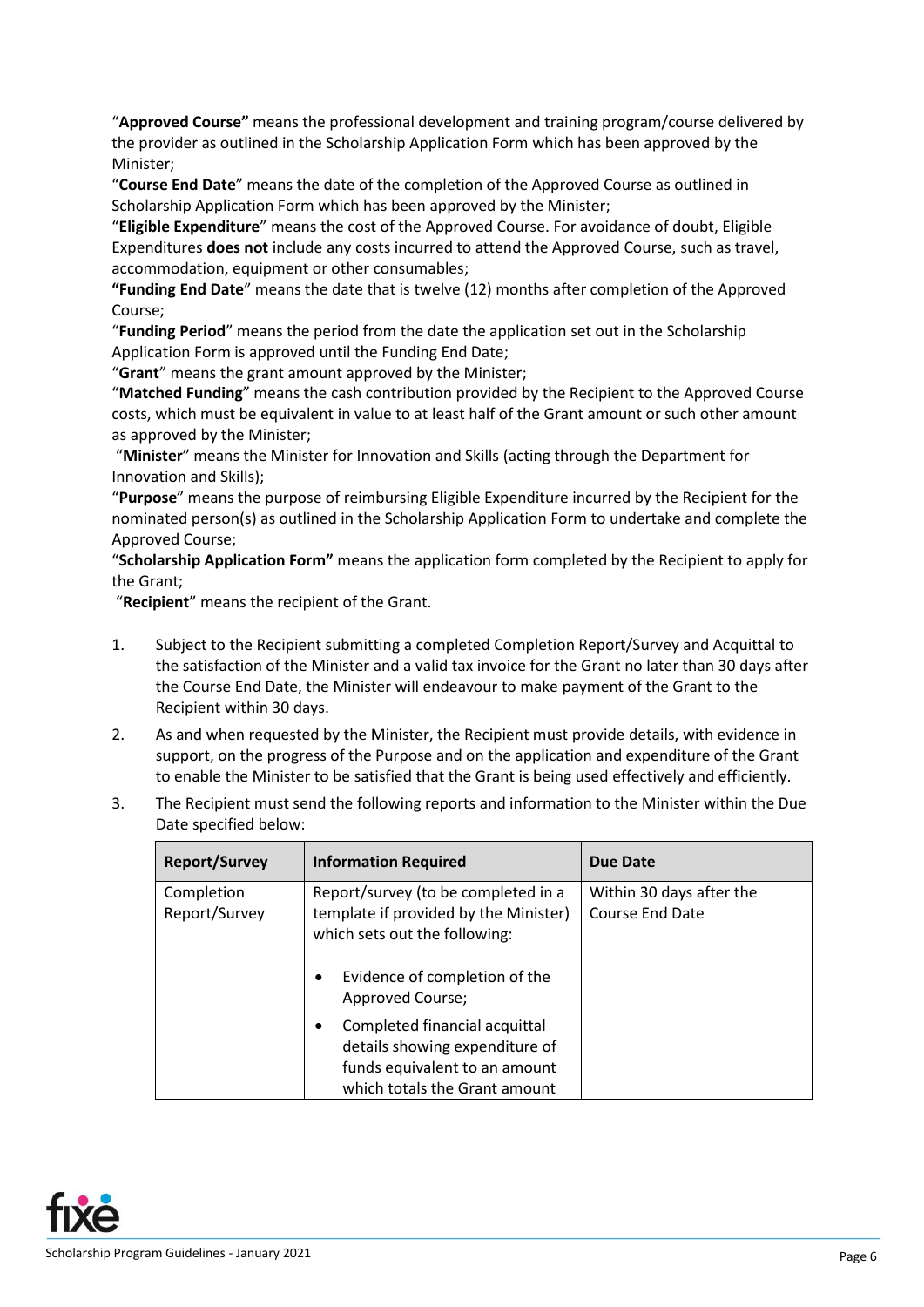| <b>Report/Survey</b>             | <b>Information Required</b>                                                                                                                                                                                                                                                  | Due Date                |
|----------------------------------|------------------------------------------------------------------------------------------------------------------------------------------------------------------------------------------------------------------------------------------------------------------------------|-------------------------|
|                                  | and the Matched Funding<br>amount;                                                                                                                                                                                                                                           |                         |
|                                  | Evidence of full expenditure of<br>$\bullet$<br>the Matched Funding above the<br>Grant expenditure;                                                                                                                                                                          |                         |
|                                  | Details and feedback about the<br>Approved Course.                                                                                                                                                                                                                           |                         |
| Post Completion<br>Report/Survey | Report/survey (to be completed in a<br>template if provided by the Minister)<br>on any additional feedback and<br>benefits of the Approved Course to<br>the Recipient's business and details<br>about the Recipient's business<br>(including revenue, investment and<br>FTE) | On the Funding End Date |

- 4. Any time prior to the Funding End Date, the Recipient agrees that the Recipient will share the Recipient's experiences and learnings from the Approved Course by providing a presentation at event(s) organised by the Department (subject to the Recipient's availability) and providing information (in a timely manner) to the Minister for inclusion in case studies organised by the Minister.
- 5. The Recipient must use the Grant only for the Purpose specified above.
- 6. If the Recipient:
	- (a) fails to comply with this Agreement at any time; or
	- (b) have in any dealings with the Minister, or in the Scholarship Application Form, or in reporting details, provided any false, misleading, incomplete or incorrect information,

the Minister may:

- (a) require the Recipient to repay either the whole or a portion of the Grant (whether expended or not) within 14 days of a written demand from the Minister;
- (b) withhold funds not already paid;
- (c) withhold future grants from the Recipient; and/or
- (d) terminate this Agreement.
- 7. The Minister will need to be satisfied the Recipient is using the Grant for the Purpose and the Recipient is complying with this Agreement, and will need to be able to make an informed assessment of the Recipient's ongoing financial position and of the overall effectiveness of the Grant. To enable this, the Recipient must provide any information requested by the Minister or its auditors or financial advisers (including documents, records, management accounts, financial statements, annual reports).
- 8. The Recipient must provide timely advice to the Minister of:
	- (a) any significant changes to the nature and/or scope of the activities conducted by the Recipient; or
	- (b) any change to the authorised scope of the Purpose.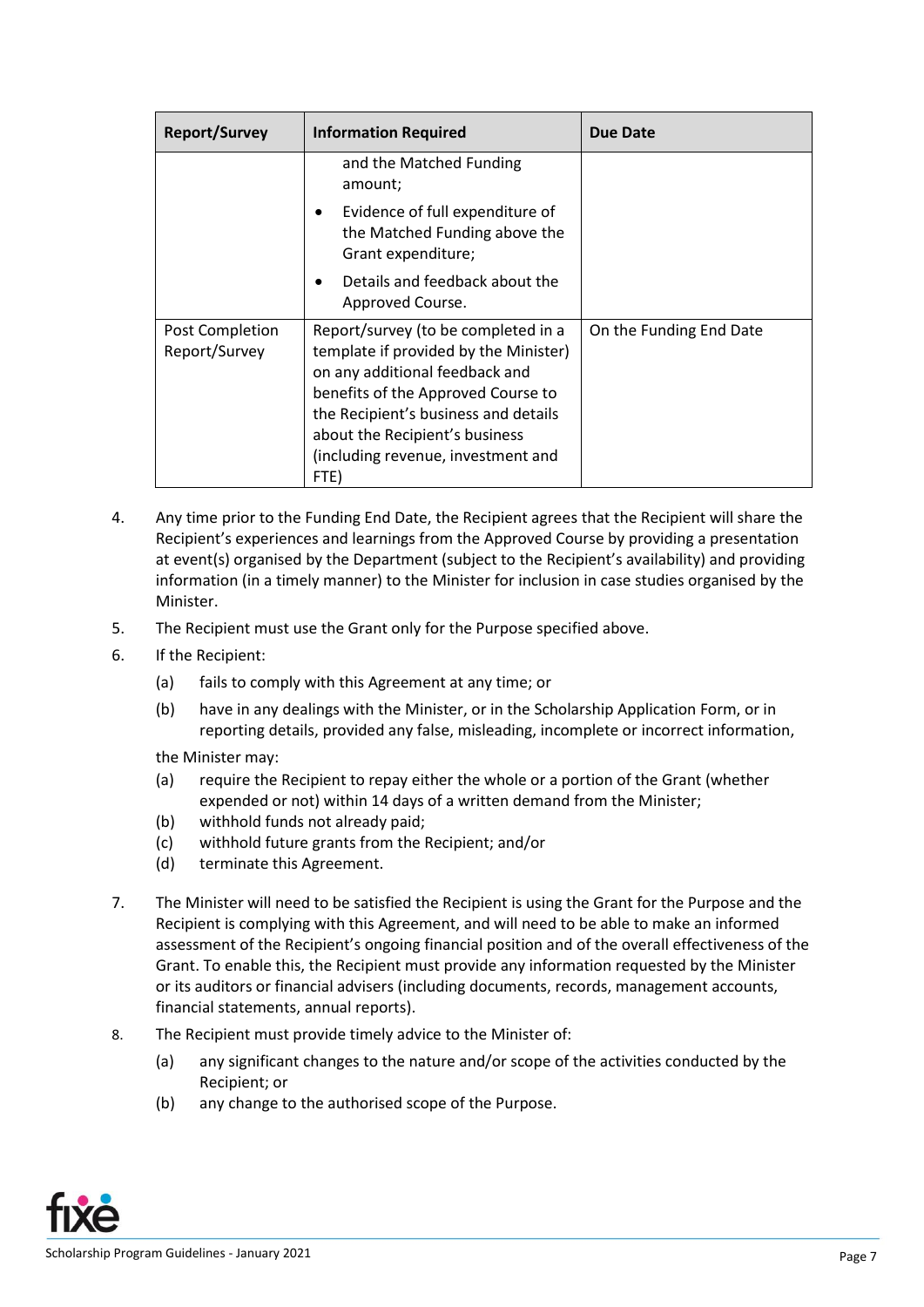- 9. If required by the Minister, the Recipient must prepare financial statements at the end of each financial year during the Funding Period of the Grant, or if the Grant is for a period of less than one year, at the end of the Funding Period. The Recipient must ensure the financial statements are prepared in accordance with Australian Accounting Standards, are signed by an appropriate authorised senior officer of the Recipient's organisation and are submitted to the Minister.
- 10. The Recipient agrees the Minister may direct that the Recipient's financial accounts be audited at the Recipient's cost, and the Minister may specify the minimum qualifications which must be held by the person appointed to conduct the audit.
- 11. The Recipient must allow any officer or person authorised by the Minister to enter the Recipient's premises to inspect the Recipient's operations (including equipment, premises, accounting records, documents and information) and interview the Recipient's employees on matters pertaining to the Recipient's operation and the Recipient's reporting obligations under this Agreement.
- 12. If the Recipient chooses to acknowledge receipt of the Grant and such acknowledgement is intended to include any of the FIXE or South Australian Government logos (**Logos**), the Recipient should contact [dismedia@sa.gov.au](mailto:dismedia@sa.gov.au) for approved Logos and the Recipient further agrees that usage of such logos is conditional on the Recipient complying with any guidelines or directions for use.
- 13. The Recipient must comply with all legislation applicable to the Grant and the Purpose and with any constitution or rules which govern the Recipient's operations.
- 14. The Recipient acknowledges the Grant represents a one-off contribution by the Minister towards the Purpose, and the Recipient agrees any request for subsequent funding will require a new application to the Minister. The Minister is under no obligation to agree to pay any subsequent funding to the Recipient.
- 15. The Recipient acknowledges the Minister will not be liable to reimburse the Recipient for any losses or cost over runs that may result from the operation of this Agreement or the carrying out of the Purpose.
- 16. The Recipient must take out and maintain for the Funding Period a policy of public liability insurance in respect of the whole of its assets and undertakings with a reputable insurer, against all such risks as are usually insured against by persons and companies pursuing a business enterprise of the same or a similar nature.
- 17. The Recipient agrees the Grant is personal to the Recipient, and the Recipient must not assign, transfer or encumber any of the Recipient's rights or obligations under this Agreement.
- 18. The Recipient grants the Minister and the State of South Australia a non-exclusive, perpetual, royalty free licence to use any reports created as part of the Purpose.
- 19. The Recipient warrants that the information provided in the Scholarship Application Form is true and correct in every respect.
- 20. The Recipient acknowledges that the Scholarship Application Form, including any attachments and supporting documents, once submitted to the Minister will become subject to the operation of the Freedom of Information Act 1982 (SA), and could, subject to the provisions of that Act, be released pursuant to a request made under that Act.
- 21. The Recipient authorises the Minister, acting through the Department to disclose any information contained in the Scholarship Application Form, and any attachments and supporting documents, to any other agency of the South Australian Government or to any